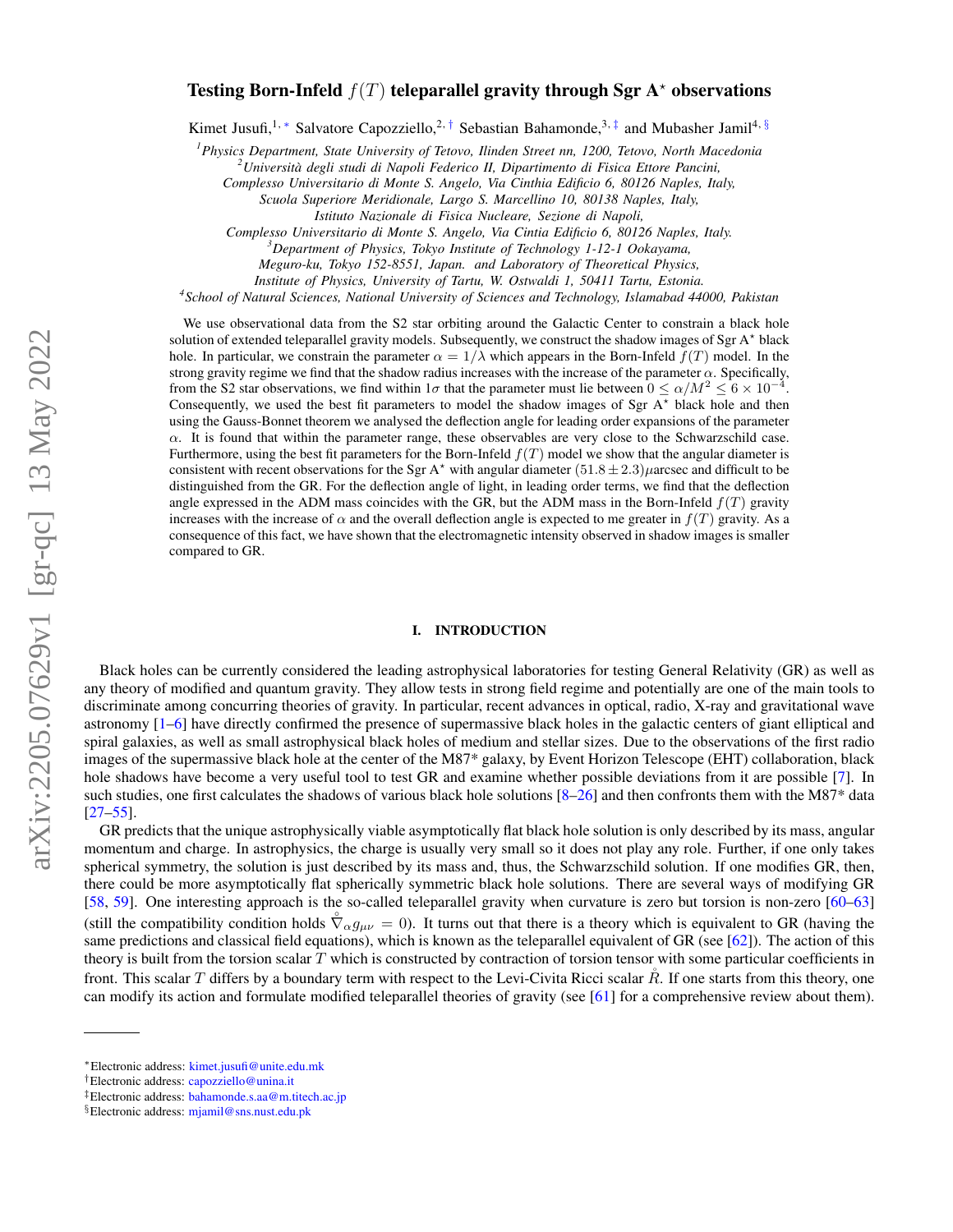2

For example, one can formulate modified theories by having the three scalars constructed by the torsion tensor [\[64,](#page-10-11) [65\]](#page-10-12), or by introducing scalar fields, which are the so-called scalar-torsion theories  $[66–72]$  $[66–72]$ , or by including the boundary term  $B$   $[73–77]$  $[73–77]$ , or even by considering other scalars such as the teleparallel Gauss-Bonnet [\[78](#page-11-4)[–80\]](#page-11-5). Due to the nature of the torsion tensor, it is much simpler than in the Riemannian case to construct theories with second order field equations. The covariant formulation of these theories were already developed in [\[63,](#page-10-8) [81,](#page-11-6) [82\]](#page-11-7).

One famous modification in teleparallel gravity is known as  $f(T)$  that it is achieved by upgrading the torsion scalar to any arbitrary function [\[81,](#page-11-6) [83](#page-11-8)[–85\]](#page-11-9). This theory is usually formulated with tetrads and a spin connection which is always pure gauge. This means that it is always possible to choose a specific gauge such that the spin connection vanishes. Further, this theory contains symmetric and antisymmetric field equations. If one imposes that both the metric and the connection respects spherical symmetry, then the two most general tetrads (in the Weitzenböck gauge) [[86\]](#page-11-10) that solve the antisymmetric field equations for  $f(T)$  were obtained in [\[87\]](#page-11-11). The first one is real and so far, there are not non-trivial exact black hole solutions (only perturbed ones) [\[88](#page-11-12)[–93\]](#page-11-13). Further, using numerical and a dynamical approach, it has been found that the real tetrad contains a regular black hole solution in  $f(T)$  Born-Infeld gravity [\[94,](#page-11-14) [95\]](#page-11-15). On the other hand, it has been recently found that for the complex tetrad, there are two exact asymptotically flat black hole solutions for two different theories, a Born-Infeld  $f(T)$  and a more complicated one given by non-trivial modifications of GR [\[87\]](#page-11-11). These two exact black solutions represent the first non-trivial ones in the literature of teleparallel gravity. In the context of scalar-torsion theories, recently, new exact scalarized black hole solutions were obtained in [\[96\]](#page-11-16).

Our aim is to study the astrophysical properties of the exact black hole solution found in Born-Infeld  $f(T)$  gravity and use data to constrain its parameter. This particular theory also has the interesting feature that it can describe inflation without introducing a scalar field. This paper is organized as follows. In Section [II,](#page-1-0) we briefly review teleparallel gravity and exact Born-Infeld solution reported recently in [\[87\]](#page-11-11). In Section [III,](#page-3-0) we study the shadow images in Born-Infeld  $f(T)$  gravity. In Section [IV,](#page-5-0) we constrain the parameter of the solutions using the motion of the S2 star orbit. In Section [V,](#page-7-0) we investigate the deflection angle of light in the weak gravity regime. Finally in Section [VI,](#page-9-2) we comment on our results. Throughout this paper, Latin indices refer to tangent space and the Greek indices label coordinates on spacetime. Overcircles quantities are computed from the Levi-Civita connection (Riemannian quantities), we assume the metric signature  $(+ - - -)$  and natural units  $c = G = 1$ .

### <span id="page-1-0"></span>II. EXACT BLACK HOLE SOLUTION IN BORN-INFELD  $f(T)$  GRAVITY

In what follows we provide a brief review on teleparallel gravity and  $f(T)$  gravity. These theories are constructed in a manifold which is globally flat and assumes the compatibility condition. Hence, torsion is the field strength tensor of the theory which is the responsible of gravity. Its formulation is usually built from tetrads  $e^a{}_\mu$  (orthonormal basis on tangent space) and a purely-gauge spin connection  $w^a{}_{b\mu}$  (see [\[61\]](#page-10-10) for more details about these theories). According to this picture, the metric tensor can be expressed in terms of the tetrad field terms of the following equation

$$
g_{\mu\nu} = \eta_{ab} e^a{}_{\mu} e^b{}_{\nu} \,, \tag{1}
$$

in which  $\eta_{ab} = \text{diag}(1, -1, -1, -1)$  is the Minkowski metric. Using them, we define the torsion tensor as

$$
T^{\rho}{}_{\mu\nu} = e_{a}{}^{\rho} \left( \partial_{\mu} e^{a}{}_{\nu} - \partial_{\nu} e^{a}{}_{\mu} + \omega^{a}{}_{b\mu} e^{b}{}_{\nu} - \omega^{a}{}_{b\nu} e^{b}{}_{\mu} \right) . \tag{2}
$$

It can be shown that the torsion tensor is invariant under local Lorentz transformations if one simultaneously transforms the tetrad and spin connection. Since the spin connection is purely-gauge as  $\omega^a{}_{b\mu} = \Lambda^a{}_c \partial_\mu (\Lambda^{-1})^c{}_b$ , one can always choose a gauge (known as the Weitzenböck gauge) such that it vanishes.

One of the most remarkable results in these theories is that there is an equivalent description of GR but based purely on torsion, the so-called teleparallel equivalent of GR which is built from the action

<span id="page-1-1"></span>
$$
S = \frac{1}{16\pi} \int T e d^4 x + S_M , \qquad (3)
$$

with  $e = \det(e^a{}_\mu) = \sqrt{-\det(g_{\mu\nu})}$ ,  $\mathcal{S}_M$  represents the action for the matter fields that it is usually assumed to be coupled minimally to the metric, and  $T$  is known as the torsion scalar which is defined as

$$
T = \frac{1}{4} T^{\rho\sigma\mu} T_{\rho\sigma\mu} + \frac{1}{2} T^{\mu\sigma\rho} T_{\rho\sigma\mu} - T^{\rho}{}_{\rho\sigma} T^{\mu}{}_{\mu}{}^{\sigma} \,. \tag{4}
$$

This teleparallel scalar is connected to the Riemannian Ricci scalar as  $\mathring{R} = -T + \frac{2}{\epsilon} \partial_{\mu} (e T^{\lambda}{}_{\lambda}{}^{\mu})$ . Clearly, [\(3\)](#page-1-1) provides the same equations as the Einstein's field equations since T differs by a boundary term to  $\hat{R}$  and appears linearly in the action. One can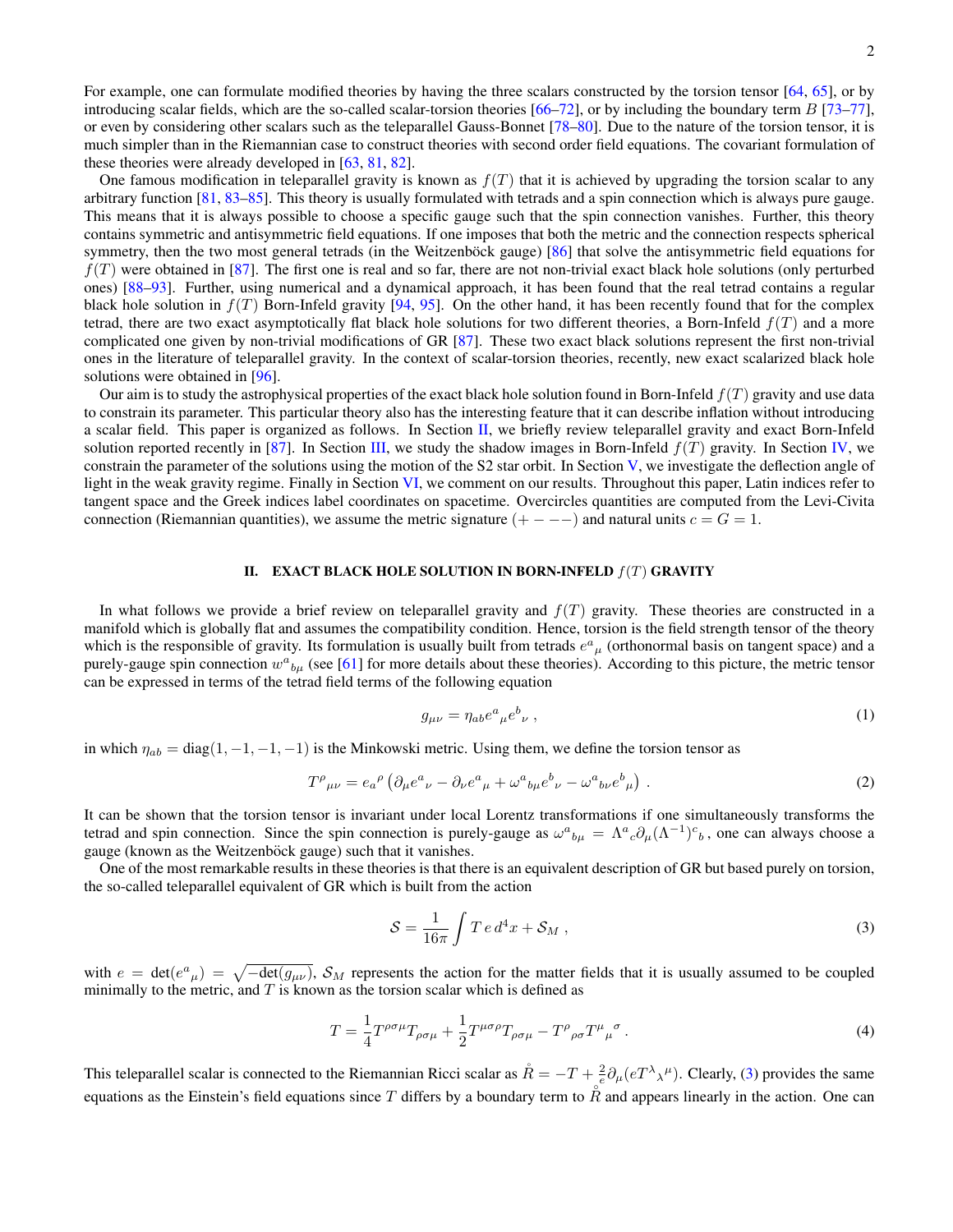then modify this action to construct modified teleparallel theories of gravity. One of the most famous ones is the one when one upgrades  $T$  by an arbitrary and differentiable function of it, namely

$$
S = \frac{1}{16\pi} \int f(T) e d^4 x + S_M.
$$
\n(5)

If we vary this action with respect to  $e^a{}_\mu$ , one finds that the vacuum field equations in the Weitzenböck gauge are

<span id="page-2-0"></span>
$$
(\partial_{\mu}f_T)S_{\nu}^{\ \mu\lambda} + e^{-1}e^{a}{}_{\nu}\partial_{\mu}(eS_{a}^{\ \mu\lambda})f_T - f_T T^{\sigma}{}_{\mu\nu}S_{\sigma}^{\ \lambda\mu} - \frac{1}{2}f\delta^{\lambda}_{\nu} = 0
$$

where  $f_T = df/dT$  and we defined the superpotential as

$$
S_{\rho\mu\nu} = \frac{1}{2} \left( T_{\nu\mu\rho} + T_{\rho\mu\nu} - T_{\mu\nu\rho} \right) - g_{\rho\mu} T^{\sigma}{}_{\sigma\nu} + g_{\rho\nu} T^{\sigma}{}_{\sigma\mu} \,. \tag{6}
$$

The field equations [\(6\)](#page-2-0) have symmetric and antisymmetric contributions. The antisymmetric part of the field equations in spherical symmetry has two branches, one given by a real tetrad and another one by a complex one. Recently, two exact black hole solutions in  $f(T)$  teleparallel gravity were reported by Bahamonde et al. [\[87\]](#page-11-11). These solutions were found in the second branch with tetrad field being [\[87\]](#page-11-11)

<span id="page-2-1"></span>
$$
e^{a}_{\ \mu}\ =\ \left(\begin{array}{cccc} 0&i\mathcal{B}(r)&0&0\\ i\mathcal{A}(r)\sin\theta\cos\phi&0&-r\sin\phi&-r\sin\theta\cos\theta\cos\phi\\ i\mathcal{A}(r)\sin\theta\sin\phi&0&r\cos\phi&-r\sin\theta\cos\theta\sin\phi\\ i\mathcal{A}(r)\cos\theta&0&0&r\sin^{2}\theta\end{array}\right)\,,
$$

which reproduces the spherically symmetric metric

$$
ds^2 = \mathcal{A}(r)^2 dt^2 - \mathcal{B}(r)^2 dr^2 - r^2 d\Omega^2, \qquad (7)
$$

where  $d\Omega^2 = d\theta^2 + \sin^2 \theta d\phi^2$ . The torsion tensor for this tetrad is spherically symmetric (and real) and the torsion scalar behaves as

$$
T = \frac{2}{r^2 \mathcal{B}^2 \mathcal{A}} \left( \left( \mathcal{B}^2 + 1 \right) \mathcal{A} + 2r \mathcal{A}' \right) . \tag{8}
$$

Our main aim is to investigate the phenomenology of this new exact black hole solution. The exact solution is based on a theory motivated from Born-Infeld electrogmanetism, which has the following form of the function

$$
f(T) = \lambda \left( \sqrt{1 + \frac{2T}{\lambda}} - 1 \right),\tag{9}
$$

with  $\lambda$  being the so-called Born-Infeld parameter. It is interesting to mention that Born-Infeld  $f(T)$  gravity was the first modified teleparallel gravity studied in the context of inflation [\[83\]](#page-11-8). If one assumes that  $T/\lambda \ll 1$ , then  $f(T) = T - T^2/(2\lambda) + \mathcal{O}(1/\lambda^2)$ which behaves as TEGR (or GR) and a torsion-squared correction. For this theory and the tetrad [\(7\)](#page-2-1), there is the following exact spherically symmetric solution [\[87\]](#page-11-11)

$$
ds^2 = \frac{a_1^2}{r} \left[ \sqrt{\lambda} (a_0 \lambda + r) - 2 \tan^{-1} \left( \frac{\sqrt{\lambda} r}{2} \right) \right] dt^2 - \frac{\lambda^{5/2} r^5}{(4 + r^2 \lambda)^2} \left[ \sqrt{\lambda} (a_0 \lambda + r) - 2 \tan^{-1} \left( \frac{\sqrt{\lambda} r}{2} \right) \right]^{-1} dr^2 - r^2 d\Omega^2, \tag{10}
$$

where  $a_0, a_1$  are integration constants. In order to obtain an asymptotically flat spacetime we require that  $a_1^2 = 1/$ λ. Further, to have a smooth transition from the Schwarzschild solution of TEGR ( $\lambda \to \infty$ ) one needs to set  $a_0 = -2M/\lambda$ . Doing so, and by introducing the parameter

$$
\alpha = \frac{1}{\lambda} \tag{11}
$$

we obtain that the metric becomes

<span id="page-2-2"></span>
$$
ds^{2} = \left[1 - \frac{2M}{r} - \frac{2\sqrt{\alpha}}{r}\tan^{-1}\left(\frac{r}{2\sqrt{\alpha}}\right)\right]dt^{2} - \frac{\alpha^{-5/2}r^{5}}{(4+r^{2}/\alpha)^{2}}\left[1 - \frac{2M}{r} - \frac{2\sqrt{\alpha}}{r}\tan^{-1}\left(\frac{r}{2\sqrt{\alpha}}\right)\right]^{-1}dr^{2} - r^{2}d\Omega^{2}.
$$
 (12)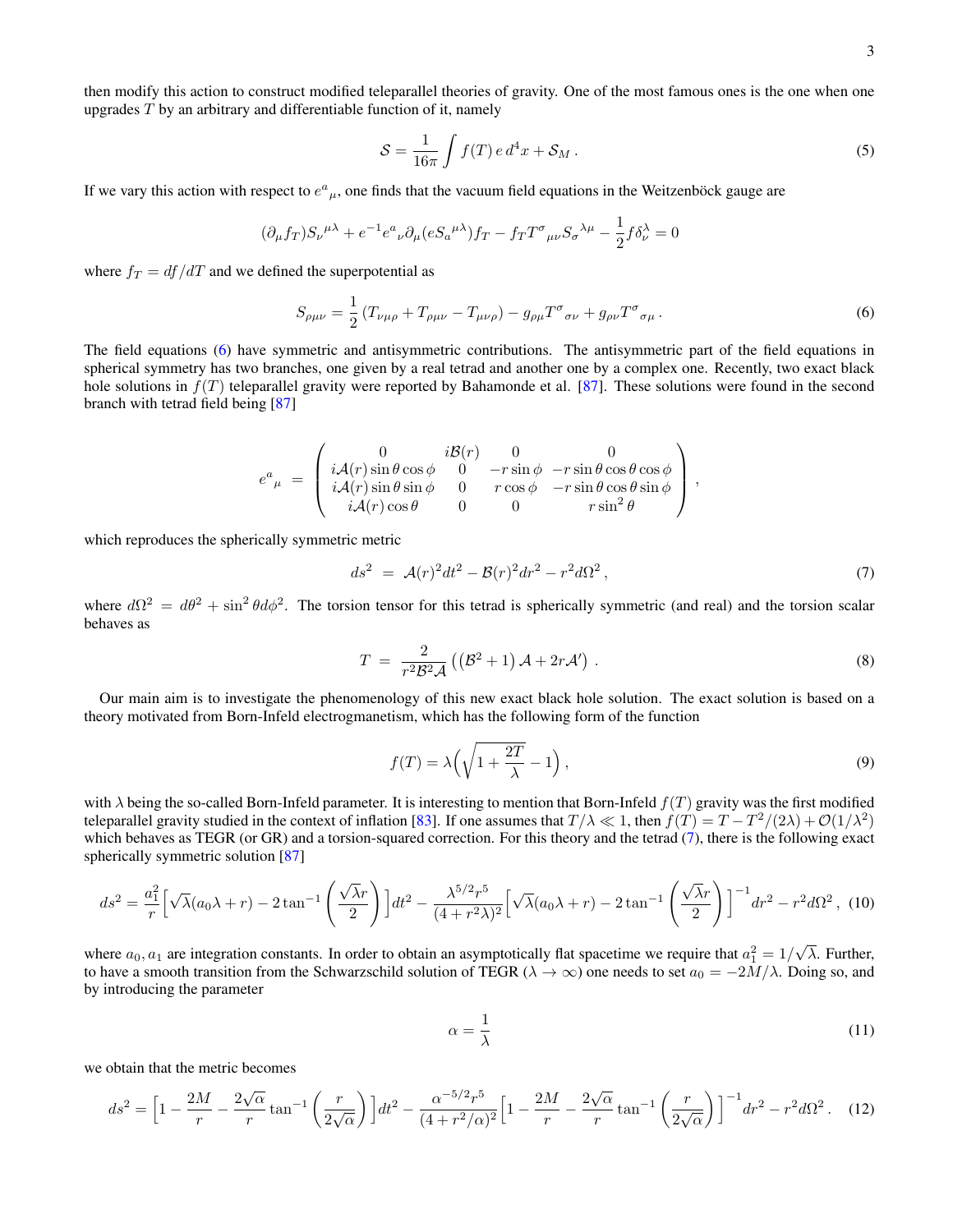<span id="page-3-4"></span>
$$
\mathcal{M} = \lim_{r \to \infty} \frac{r}{2} \left( 1 - g^{ab} (\partial_a r)(\partial_b r) \right) = M + \frac{\pi \sqrt{\alpha}}{2} \,. \tag{13}
$$

One can notice that the ADM mass  $\mathcal M$  is shifted by  $\frac{\pi\sqrt{\alpha}}{2}$  with respect to the mass parameter  $M$ .

If we now assume that  $T/\lambda \ll 1$  and we expand the metric up to  $\mathcal{O}(\alpha^2)$ , we notice that the metric becomes

<span id="page-3-3"></span>
$$
ds^{2} = \left[1 - \frac{2M}{r} + \frac{4\alpha}{r^{2}} - \frac{\pi\sqrt{\alpha}}{r}\right]dt^{2} - \left[1 - \frac{2M}{r} - \frac{16M\alpha}{r^{3}} + \frac{12\alpha}{r^{2}} - \frac{\pi\sqrt{\alpha}}{r}\right]^{-1}dr^{2} - r^{2}d\Omega^{2} + \mathcal{O}(\alpha^{2}),\tag{14}
$$

where one can see that this solution behaves as Schwarzschild in addition to some corrections. It is known that this exact solution contains an event horizon as reported in [\[87\]](#page-11-11).

#### <span id="page-3-0"></span>III. BLACK HOLE SHADOWS IN BORN-INFELD  $f(T)$  GRAVITY

Even though teleparallel gravity expresses the gravitational field through torsion, the geodesic equation still holds for this framework if one assumes that matter is minimally coupled to the metric (and at most to the Levi-Civita connection). This can be seen from the following force-like equation which appears in teleparallel gravity: [\[62\]](#page-10-9)

$$
\frac{d^2x^{\mu}}{d\delta^2} + \Gamma^{\mu}{}_{\nu\rho}\frac{dx^{\nu}}{d\delta}\frac{dx^{\rho}}{d\delta} = K^{\mu}{}_{\nu\rho}\frac{dx^{\nu}}{d\delta}\frac{dx^{\rho}}{d\delta},\tag{15}
$$

where  $\delta$  is the arc-length parameter which parametrizes the worldline of the particles,  $\Gamma^{\mu}{}_{\nu\rho}$  is the Weitzenböck connection and  $K^{\lambda}_{\mu\nu} = \frac{1}{2} \left( T^{\lambda}_{\mu\nu} + T_{\mu\nu}^{\ \lambda} + T_{\nu\mu}^{\ \lambda} \right)$  is the contortion tensor. Since the Levi-Civita connection and the Weitzenböck connection are related as  $\mathring{\Gamma}^{\mu}{}_{\nu\rho} = \Gamma^{\mu}{}_{\nu\rho} - K^{\lambda}{}_{\mu\nu}$ , one can rewrite the above equation yielding the standard geodesic equation

$$
\frac{d^2x^{\mu}}{d\delta^2} + \mathring{\Gamma}^{\mu}{}_{\nu\rho}\frac{dx^{\nu}}{d\delta}\frac{dx^{\rho}}{d\delta} = 0.
$$
 (16)

As it is known, there are two constants of motion for particle motion in spherical symmetry, namely the energy  $E$  and the angular momentum L of the particle, due to the existence of the timelike and spacelike Killing vectors. Following the standard procedure it is straightforward to obtain the equations of motion for photons as

<span id="page-3-1"></span>
$$
\frac{dt}{d\delta} = \frac{E}{\mathcal{A}^2(r)}, \quad \mathcal{A}(r)\mathcal{B}(r)\frac{dr}{d\delta} = \pm \frac{\sqrt{R(r)}}{r^2}, \quad \frac{d\theta}{d\delta} = \pm \frac{\sqrt{\Theta(\theta)}}{r^2}, \quad \frac{d\phi}{d\delta} = \frac{L\csc^2\theta}{r^2},\tag{17}
$$

where we have defined

$$
R(r) \equiv E^2 r^4 - (\mathcal{K} + L^2) r^2 \mathcal{A}^2(r) \,, \tag{18}
$$

and  $K$  is the Cartar constant. Separation of the Hamilton-Jacobi equations into radial and polar parts involves a seperation constant [\[101\]](#page-11-17). Using the above equations we can further study the radial geodesics by introducing the effective potential  $V_{\text{eff}}(r)$ as follows

<span id="page-3-2"></span>
$$
\left(\frac{dr}{d\delta}\right)^2 + V_{\text{eff}}(r) = 0\,,\tag{19}
$$

where

$$
V_{\text{eff}}(r) = -\frac{1}{\mathcal{A}^2(r)\mathcal{B}^2(r)} \frac{R(r)}{r^4}
$$
 (20)

and

$$
\xi = \frac{L}{E}, \quad \eta = \frac{\mathcal{K}}{E^2} \,. \tag{21}
$$

We can use the two impact parameters  $\xi$  and  $\eta$  in order to analyze the motion of photons around the black hole. Since we are interested to explore the possible deviations from GR encoded in the parameter  $\alpha$  we need to use the conditions for unstable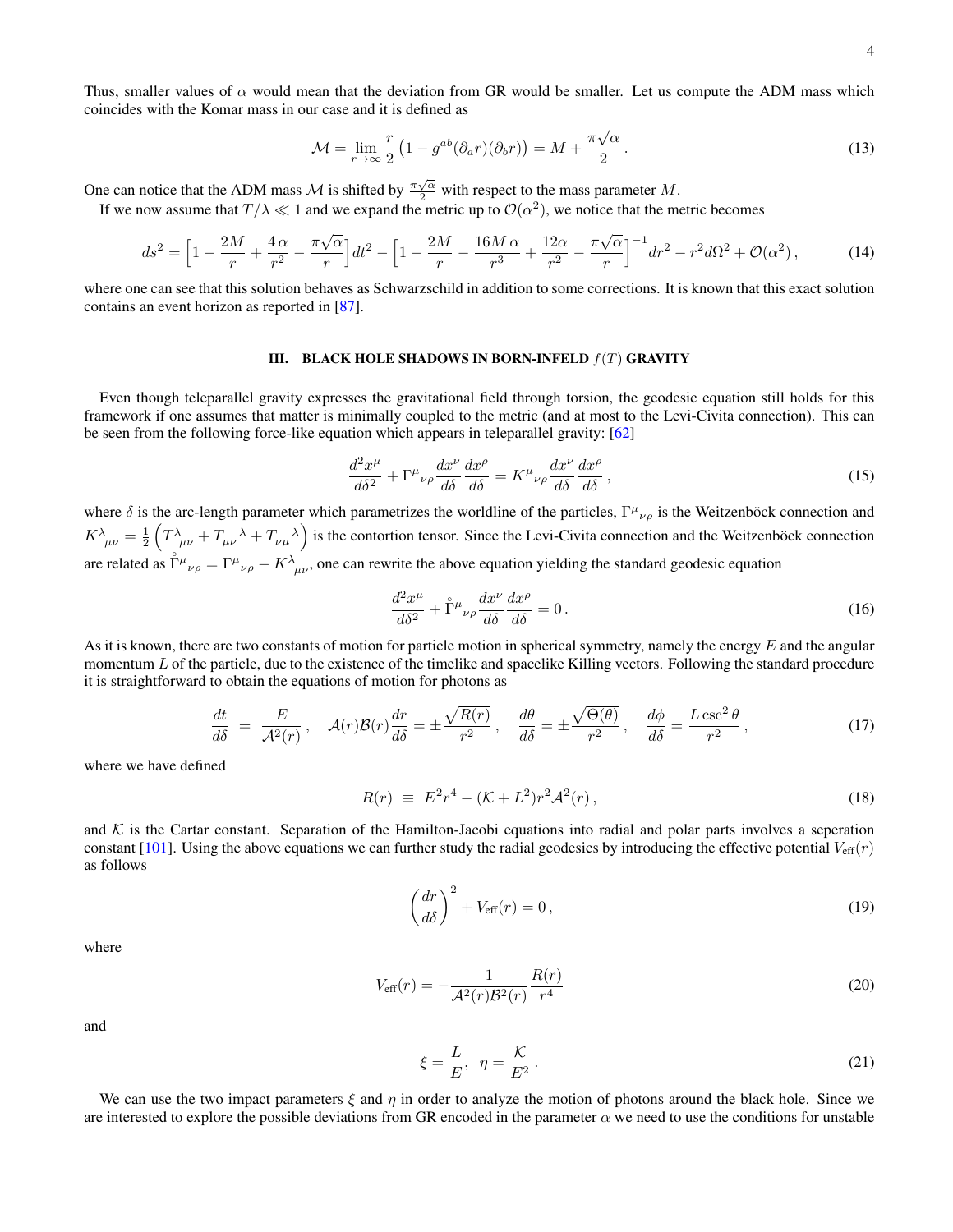

<span id="page-4-0"></span>FIG. 1: *Left panel: Density plot of the shadow* Rsh *as a function of the parameter* M *and* α *for the metric described by* [\(12\)](#page-2-2)*. Right panel: Shadow radius as a function of*  $\alpha$  *with a fixed mass*  $M = 1$ *.* 

orbit. As we know, in the observer's sky, we can observe the black hole shadow due to the fact that some of the scattered photons escape from the black hole while some photons are captured by the black hole. These unstable circular photon orbits can be obtained by applying the following conditions:

$$
V_{\text{eff}}(r) = 0
$$
,  $\frac{dV_{\text{eff}}}{dr} = 0$ ,  $\frac{d^2V_{\text{eff}}}{dr^2} \le 0$ . (22)

Using Eqs. [\(17\)](#page-3-1) and [\(19\)](#page-3-2) it is easy to combine  $V_{\text{eff}}$  and  $R(r)$ . If we express the above conditions in terms of  $R(r)$  we obtain:

$$
R(r) = 0, \quad \frac{dR(r)}{dr} = 0, \quad \frac{d^2R(r)}{dr^2} > 0.
$$
 (23)

The radius of the photon sphere can be used to find the size of black hole shadow. In order to describe the shadow as seen by large distances, one introduces the two celestial coordinates  $X$  and  $Y$  [\[101\]](#page-11-17), namely

$$
X = \lim_{r_* \to \infty} \left( -r_*^2 \sin \theta_0 \frac{d\phi}{dr} \right),\tag{24}
$$

$$
Y = \lim_{r_* \to \infty} r_*^2 \frac{d\theta}{dr},\tag{25}
$$

with  $r_*$  the distance between the black hole and the observer, and  $\theta_0$  the inclination angle between the observer's line of sight and the black hole rotational axis.

Using the geodesics equations we finally obtain

$$
X = -\xi(r_{\rm ph}) \csc \theta_0 \,,\tag{26}
$$

$$
Y = \sqrt{\eta(r_{\rm ph}) - \xi^2(r_{\rm ph}) \cot^2 \theta_0},\tag{27}
$$

and thus we have  $X^2 + Y^2 = \xi^2(r_{\text{ph}}) + \eta(r_{\text{ph}})$ . Hence, the shadow radius  $R_{\text{sh}}$  can finally be found as

$$
R_{\rm sh}(r_{\rm ph}) = \sqrt{\xi^2(r_{\rm ph}) + \eta(r_{\rm ph})} = \frac{r_{\rm ph}}{\mathcal{A}(r_{\rm ph})} \,. \tag{28}
$$

The angular diameter of the shadow can be defined as

$$
\theta_{\rm sh} = \frac{2 R_{\rm sh} M}{D} \,,\tag{29}
$$

where D is the distance from the black hole and M is the black hole mass. In Fig [1,](#page-4-0) we display the shadow radius of the black hole in Born-Infeld  $f(T)$  gravity as a function of the parameter  $\alpha$ . We find that the shadow radius increases with the increase of α.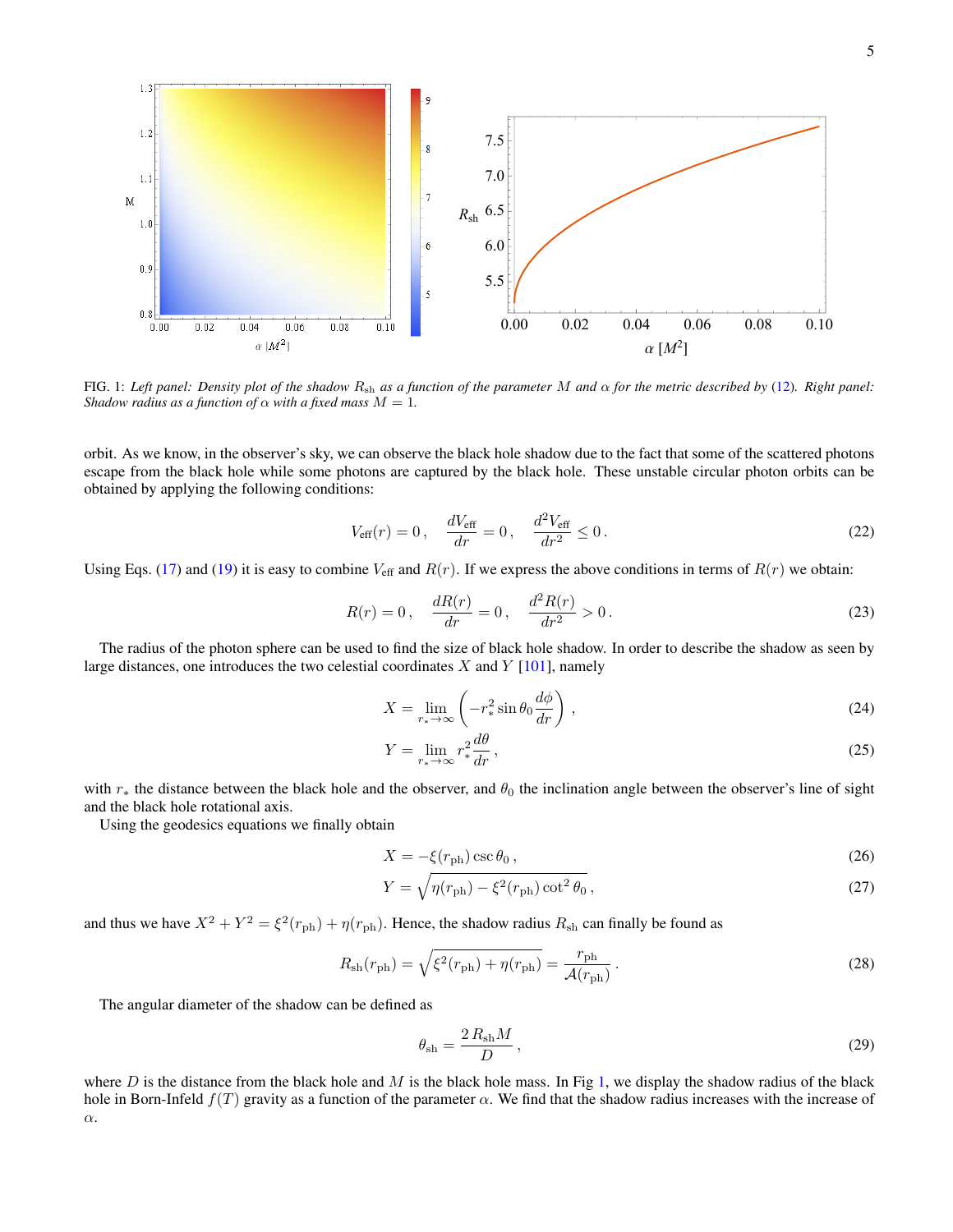$$
I_{\rm obs}(\nu_{\rm obs}, X, Y) = \int_{\gamma} g^3 j(\nu_e) dl_{\rm prop} \,. \tag{30}
$$

The freely-falling gas has the following four-velocity

$$
u_e^{\mu} = \left(\frac{1}{\mathcal{A}^2(r)}, -\frac{1}{\mathcal{A}(r)\mathcal{B}(r)}\sqrt{(1-\mathcal{A}^2(r))}, 0, 0\right).
$$
 (31)

In addition we need to use the condition  $p_\mu p^\mu = 0$ , from which one can easily obtain

$$
\frac{p^r}{p^t} = \pm \frac{\mathcal{A}^2(r)}{\mathcal{B}(r)} \sqrt{\left(\frac{1}{\mathcal{A}^2(r)} - \frac{b^2}{r^2}\right)},\tag{32}
$$

with b being the impact parameter. It is important to mention here that sign  $+(-)$  describes the case when the photon approaches (or draws away) from the black hole. The redshift function  $z$  can be calculated using [\[26,](#page-10-2) [34,](#page-10-13) [102–](#page-11-18)[105\]](#page-11-19)

$$
z = \frac{p_{\mu}u_{\text{obs}}^{\mu}}{p_{\nu}u_{e}^{\nu}},\tag{33}
$$

with  $u_{\text{obs}}^{\mu}$  the 4-velocity of the observer. For the specific emissivity we assume a simple model in which the emission is monochromatic, with emitter's-rest frame frequency  $\nu_{\star}$ , and the emission has a  $1/r^2$  radial profile:

$$
j(\nu_e) \propto \frac{\delta(\nu_e - \nu_\star)}{r^2},\tag{34}
$$

where  $\delta$  denotes the Dirac delta function. Expressing the proper length in terms of radial coordinate for observed flux, we find

$$
F_{\rm obs}(X, Y) \propto -\int_{\gamma} \frac{z^3 \, p_t}{r^2 p^r} dr.
$$
\n(35)

In the next section we will constrain the parameter  $\alpha$  and use its best fit value to plot the shadow images for the Sgr A\* black hole.

### <span id="page-5-0"></span>IV. OBSERVATIONAL CONSTRAINTS ON BORN-INFELD  $f(T)$  GRAVITY

Let us now focus on the most important aspect of the present work which is to constrain the parameter of the theory and test this solution with observations from the shadow of the Sgr A $\star$  central black hole. For the distance we shall assume the distance  $D = 8.3$  kpc, while for the black hole mass we can take  $\overline{M} = 4.1 \times 10^6$  M<sub>O</sub>. Our strategy is to first constrain  $\alpha$  using the motion of the S2 star orbit (see, the data [\[107,](#page-11-20) [108\]](#page-11-21)) and then construct the specific shadow images within the range of validity of the observations and more specifically, its best fitting value. To study the motion of a test particle using the  $f(T)$  solution, without loss of generality, we can take the equatorial plane with  $(\theta = \pi/2, \dot{\theta} = 0)$ , and then having in mind that there are two constants of motion (namely the total energy  $E$  and the total angular momentum  $L$  of the S2 star) which are given by

$$
\dot{t} = \frac{E}{\mathcal{A}^2(r)}, \quad \dot{\phi} = \frac{L}{r^2},\tag{36}
$$

where dots refer differentiation with respect to the arc-length parameter  $\delta$ . One can also find that the radial equation of motion for the particle (S2 star in our case) is given by  $[109-111]$  $[109-111]$ 

$$
\ddot{r} = -\frac{1}{2\mathcal{B}^2(r)} \left[ \frac{d\mathcal{A}^2(r)}{dr} \, \dot{t}^2 - \frac{d\mathcal{B}^2(r)}{dr} \, \dot{r}^2 - 2r\dot{\phi}^2 \right]. \tag{37}
$$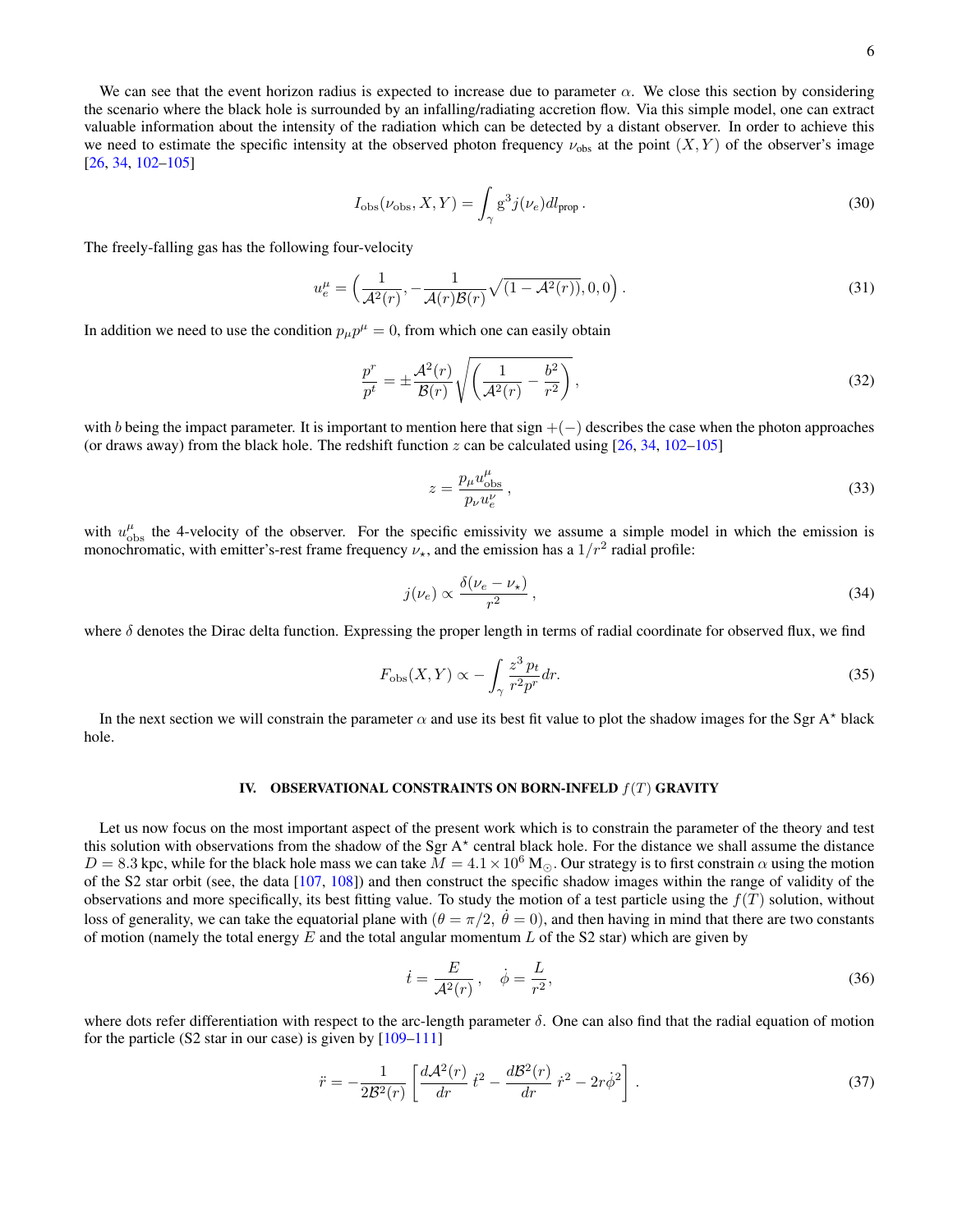$$
x = r\cos\phi, \quad y = r\sin\phi, \quad z = 0,
$$
\n(38)

with the corresponding three-velocities given by

$$
v_x = v_r \cos \phi - r v_\phi \sin \phi, \quad v_y = v_r \sin \phi + r v_\phi \cos \phi, \quad v_z = 0.
$$
\n(39)

During the numerical analyses, from the observers point of view, we need to work with the apparent orbit which has the coordinates  $(\mathcal{X}, \mathcal{Y}, \mathcal{Z})$  related to the real orbit given by  $(x, y, z)$  using [\[112\]](#page-11-24)

$$
\mathcal{X} = xB + yG, \quad \mathcal{Y} = xA + yF, \quad \mathcal{Z} = xC + yF,
$$
\n<sup>(40)</sup>

whereas for the apparent components of the velocity and the real component of the velocity we have the relations [\[112\]](#page-11-24)

$$
\mathcal{V}_X = v_x B + v_y G, \quad \mathcal{V}_Y = v_x A + v_y F, \quad \mathcal{V}_Z = v_x C + v_y F,
$$
\n
$$
(41)
$$

in which we defined [\[112\]](#page-11-24)

$$
B = \sin \Omega \cos \omega + \cos \Omega \sin \omega \cos i, \qquad (42)
$$

- $G = -\sin \Omega \sin \omega + \cos \Omega \cos \omega \cos i$ , (43)
- $A = \cos \Omega \cos \omega \sin \Omega \sin \omega \cos i,$  (44)
- $F = -\cos\Omega\sin\omega \sin\Omega\cos\omega\cos i,$  (45)

$$
C = \sin \omega \sin i, \tag{46}
$$

$$
F = \cos \omega \sin i. \tag{47}
$$



<span id="page-6-0"></span>FIG. 2:  $1\sigma$  and  $2\sigma$  parameter region of Born-Infeld  $f(T)$  black hole solution consistent with S2 star observations after a Monte-Carlo-Markov Chains analysis.

Note here the following important quantities:  $\omega$ , i, and  $\Omega$  which are the argument of pericenter, the inclination between the real orbit and the observation plane, and the ascending node angle, respectively. Recently, the Gravity Collaboration measured for the first time the orbital precession of S2, and constrained its departure from the one predicted in GR whose best fit value is  $f_{SP} = 1.10 \pm 0.19$  [\[106\]](#page-11-25). Here a value  $f_{SP} = 0$  recovers Newtonian's gravity and  $f_{SP} = 1$  which is consistent with GR. The result clearly shows that GR is consistent with observations. In the present work, we would like to test a possible deviations from GR using the modified gravity  $f(T)$  gravity solutions. One must relay on the numerical analyses to obtain the equations of motion for the orbit. We are going to use the Bayesian theorem with the likelihood function with the posterior probability density with the likelihood function is given by

$$
\ln \mathcal{L}(O|P) = -\frac{1}{2} \sum_{i=1}^{N} \left[ \frac{(X_{obs,i} - X_{mod,i})^2}{\sigma_{obs,i}^2} \right] - \frac{1}{2} \sum_{i=1}^{N} \left[ \frac{(Y_{obs,i} - Y_{mod,i})^2}{\sigma_{obs,i}^2} \right],
$$
(48)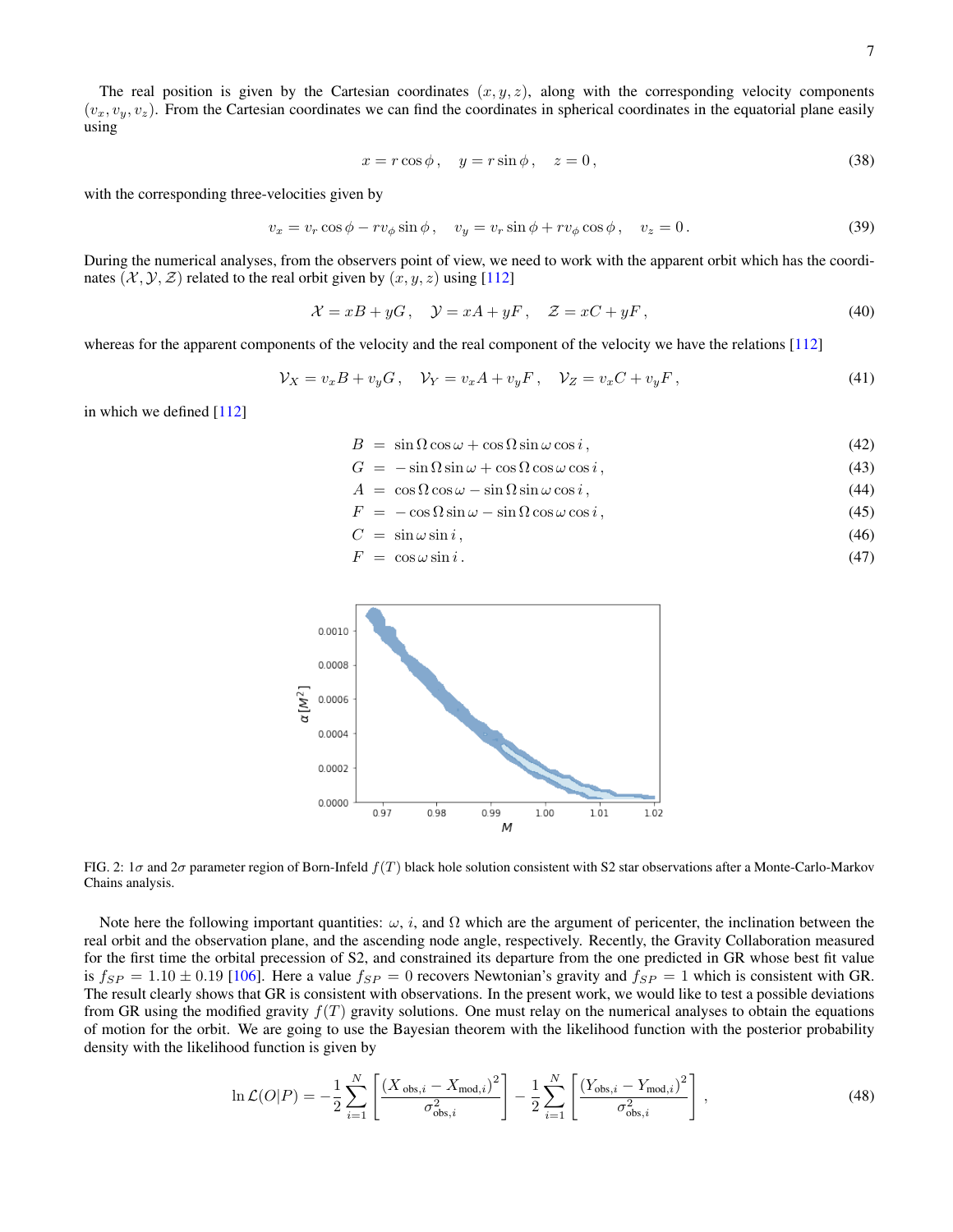|                                              |         | Schwarzschild (GR) Born-Infeld $f(T)$ gravity |
|----------------------------------------------|---------|-----------------------------------------------|
| $M\left[4.1\times10^6M_{\odot}\right]$ 1.020 |         | 1.015                                         |
| $[M^2]$<br>$\alpha$                          |         | $1.559 \times 10^{-5}$                        |
| rU 1<br>Ω                                    | 228.171 | 228.171                                       |
| ר0<br>$\omega$                               | 66.263  | 66.263                                        |
| 101<br>$\dot{i}$                             | 134.567 | 134.567                                       |
| [no units]<br>$\epsilon$                     | 0.890   | 0.890                                         |
| [mas]<br>$\boldsymbol{a}$                    | 126.332 | 126.321                                       |
| $\theta_{\rm sh}$ [ $\mu$ as]                | 51.686  | 52.530                                        |
| $\chi^2_r$                                   | 6.777   | 8.801                                         |
|                                              | 3.885   | 4.400                                         |

TABLE I: In the Table we present the best fit parameters obtained within  $1\sigma$  confidence.

gravity. Using the constraints we have presented the shadow of Sgr A<sup>\*</sup> black hole as shown in Fig. [3.](#page-7-1) For the angular diameter we have found 52.530  $\mu$ arcsec. Using the recent result reported for Sgr A\* given by  $(51.8 \pm 2.3)\mu$ arcsec [\[4–](#page-9-3)[6\]](#page-9-1) we conclude that the angular diameter of the Born-Infeld  $f(T)$  gravity is consistent with the observation and could not be distinguished from the Schwarzschild black hole in GR by the present technology. From the shadow images given in Fig. [3,](#page-7-1) one can observe the characteristic photon rings and also an interesting fact that the intensities of the electromagnetic radiation are small in Born-Infeld  $f(T)$  gravity models compared to Schwarzschild black hole.



<span id="page-7-1"></span>FIG. 3: Shadow images of Sgr A\* black hole in GR (left panel) and Born-Infeld  $f(T)$  gravity (right panel) using the best fit parameters. We have considered the best fit for the black hole mass given in Table I and the distance form the Sgr A<sup>\*</sup> to Earth  $D = 8.3$  kpc.

## <span id="page-7-0"></span>V. DEFLECTION OF LIGHT IN BORN-INFELD  $f(T)$  GRAVITY

In this final section, we will proceed to elaborate the gravitational lensing effect in weak gravity regime in  $f(T)$  gravity models using the optical geometry. For the general case, in the equatorial plane by letting  $ds^2 = 0$ , we find the optical metric

$$
dt^{2} = \frac{\mathcal{B}^{2}(r)dr^{2}}{\mathcal{A}^{2}(r)} + \frac{r^{2}d\phi^{2}}{\mathcal{A}^{2}(r)}.
$$
\n(49)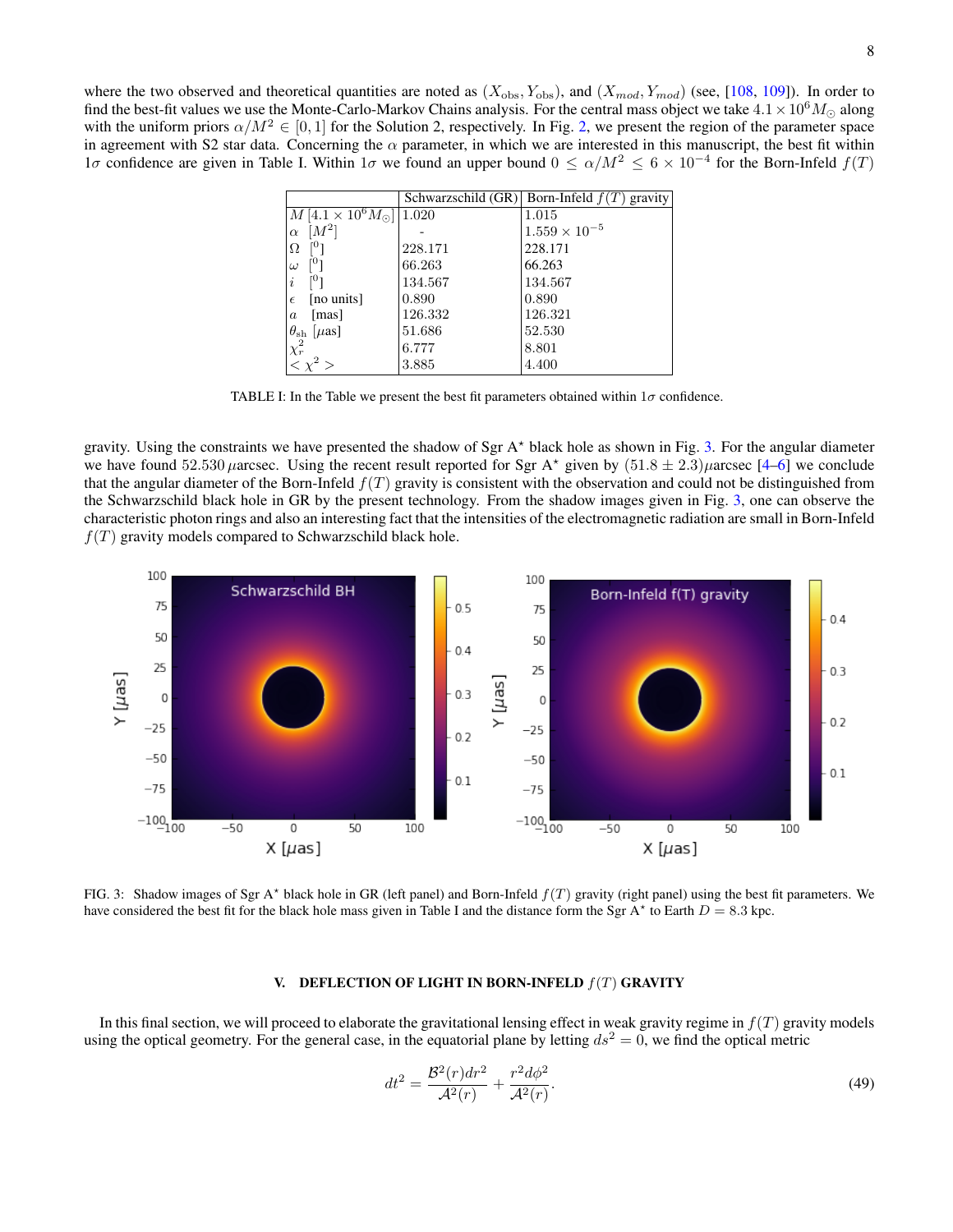To simplify further the work, we can write the optical metric in approximated form in leading order in  $\alpha$ , in the equatorial plane, given by (see the expanded metric in [\(14\)](#page-3-3))

$$
dt^2 \simeq \frac{dr^2}{\left[1 - \frac{2M}{r} + \frac{4\alpha}{r^2} - \frac{\pi\sqrt{\alpha}}{r}\right] \left[1 - \frac{2M}{r} + \frac{12\alpha}{r^2} - \frac{\pi\sqrt{\alpha}}{r}\right]} + \frac{r^2 d\phi^2}{1 - \frac{2M}{r} + \frac{4\alpha}{r^2} - \frac{\pi\sqrt{\alpha}}{r}} + \mathcal{O}(\alpha^2)
$$
(50)

In what follows we shall apply the optical geometry by applying the Gauss-Bonnet theorem to compute the deflection angle of light, which can be summarised as follows:

**Theorem** Let  $\mathcal{D}_R$  be a non-singular domain outside the light ray with boundaries  $\partial\mathcal{D}_R = \gamma_{g^{(op)}} \cup C_R$ , of an oriented twodimensional surface S with the optical metric g<sup>(op)</sup>. Moreover let K and κ be the Gaussian optical curvature and the geodesic *curvature asociatted to the optical geometry. Under this construction the Guass-Bonnet theorem can be written as follows* [\[114\]](#page-11-26)

$$
\int_{\mathcal{D}_R} \mathcal{K} \, dS + \oint_{\partial \mathcal{A}_R} \kappa \, dt + \sum_k \theta_k = 2\pi \chi(\mathcal{D}_R). \tag{51}
$$

In this equation  $\theta_k$  stands for the exterior angle at the  $k^\text{th}$  vertex. We chose the regular domain to be outside of the light ray, say in the  $(r, \phi)$  optical plane, this meas that the domain has the topology of disc having the Euler characteristic number  $\chi(\mathcal{D}_R) = 1$ . Furthermore we need to compute two important quantities: the Gaussian optical curvature and the geodesic curvature. Let us first focus on the Gaussian optical curvature K which in leading order terms gives

$$
\mathcal{K} \simeq -\frac{2M}{r^3} - \frac{\pi\sqrt{\alpha}}{r^3} + \mathcal{O}(\alpha^2). \tag{52}
$$

Let us now introduce a smooth curve defined as follows  $\gamma := \{t\} \to \mathcal{D}_R$ , where the geodesic curvature can be found from [\[114\]](#page-11-26)

$$
\kappa = g^{(\text{op})} \left( \overset{\circ}{\nabla}_{\dot{\gamma}} \dot{\gamma}, \ddot{\gamma} \right), \tag{53}
$$

having in mind the additional unit speed condition  $g^{(op)}(\dot{\gamma}, \dot{\gamma}) = 1$ , along with the  $\ddot{\gamma}$  being the unit acceleration vector. In the large limit, but finite radial distance  $r \equiv R \to \infty$ , we have two jump angles (say at the source S and observer O), which satisfy  $\theta_O + \theta_S \to \pi$  [\[114\]](#page-11-26). On the other hand, for the geodesic curvature for the light ray (geodesics) we must have  $\kappa(\gamma_{g^{(op)}}) = 0$ . Hence we only need to compute the contribution to the curve  $C_R$ . From the Gauss-Bonnet theorem we have

$$
\lim_{R \to \infty} \int_0^{\pi + \hat{\alpha}_{\text{DA}}} \left[ \kappa \frac{dt}{d\phi} \right]_{C_R} d\phi = \pi - \lim_{R \to \infty} \iint_{\mathcal{D}_R} \mathcal{K} \, dS. \tag{54}
$$

To simplify the problem further, let us chose the black hole at the coodinate center and consequently the geodesic curvature for the curve is  $C_R$  at the distance distance R from the coordinate center. It follows that [\[114\]](#page-11-26)

$$
\kappa(C_R) = |\overset{\circ}{\nabla}_{\dot{C}_R} \dot{C}_R|.
$$
\n(55)

We can now utilize the unit speed condition and the optical metric to show that  $\lim_{R\to\infty} \kappa(C_R) \to R^{-1}$ . This shows that the optical metric is asymptotically Euclidean and therefore the deflection angle reads

$$
\hat{\alpha}_{\text{DA}} = -\int_{0}^{\pi} \int_{r(\phi)}^{\infty} K dS, \tag{56}
$$

where we have the surface element reads  $dS = \sqrt{g^{(op)}} dr d\phi$  and the equation for the light ray  $r(\phi) = b/\sin \phi$ . Solving this integral we can approximate the deflection angle as

$$
\hat{\alpha}_{\text{DA}} = -\int_{0}^{\pi} \int_{\frac{b}{\sin \phi}}^{\infty} \left[ -\frac{2M}{r^3} - \frac{\pi \sqrt{\alpha}}{r^3} \right] dS = \frac{4M}{b} + \frac{2\pi \sqrt{\alpha}}{b} - \frac{\pi (3\pi^2 + 80) \alpha}{16 b^2} + \mathcal{O}(\alpha^2). \tag{57}
$$

From the last equation, one notices that the deflection angle is affected by the parameter  $\alpha$  in leading order terms. At least mathematically, in leading order terms, it seems like we cannot distinguish the black hole in  $f(T)$  gravity from the GR. Implying that the deflection angle in leading order terms expressed by the ADM mass (see Eq.  $(13)$ ) is given by

$$
\hat{\alpha}_{\text{DA}} = \frac{4}{b} \left( M + \frac{\pi \sqrt{\alpha}}{2} \right) - \frac{\pi \left( 3\pi^2 + 80 \right) \alpha}{16 \, b^2} = \frac{4\mathcal{M}}{b} - \frac{\pi \left( 3\pi^2 + 80 \right) \alpha}{16 \, b^2} + \mathcal{O}(\alpha^2) \,. \tag{58}
$$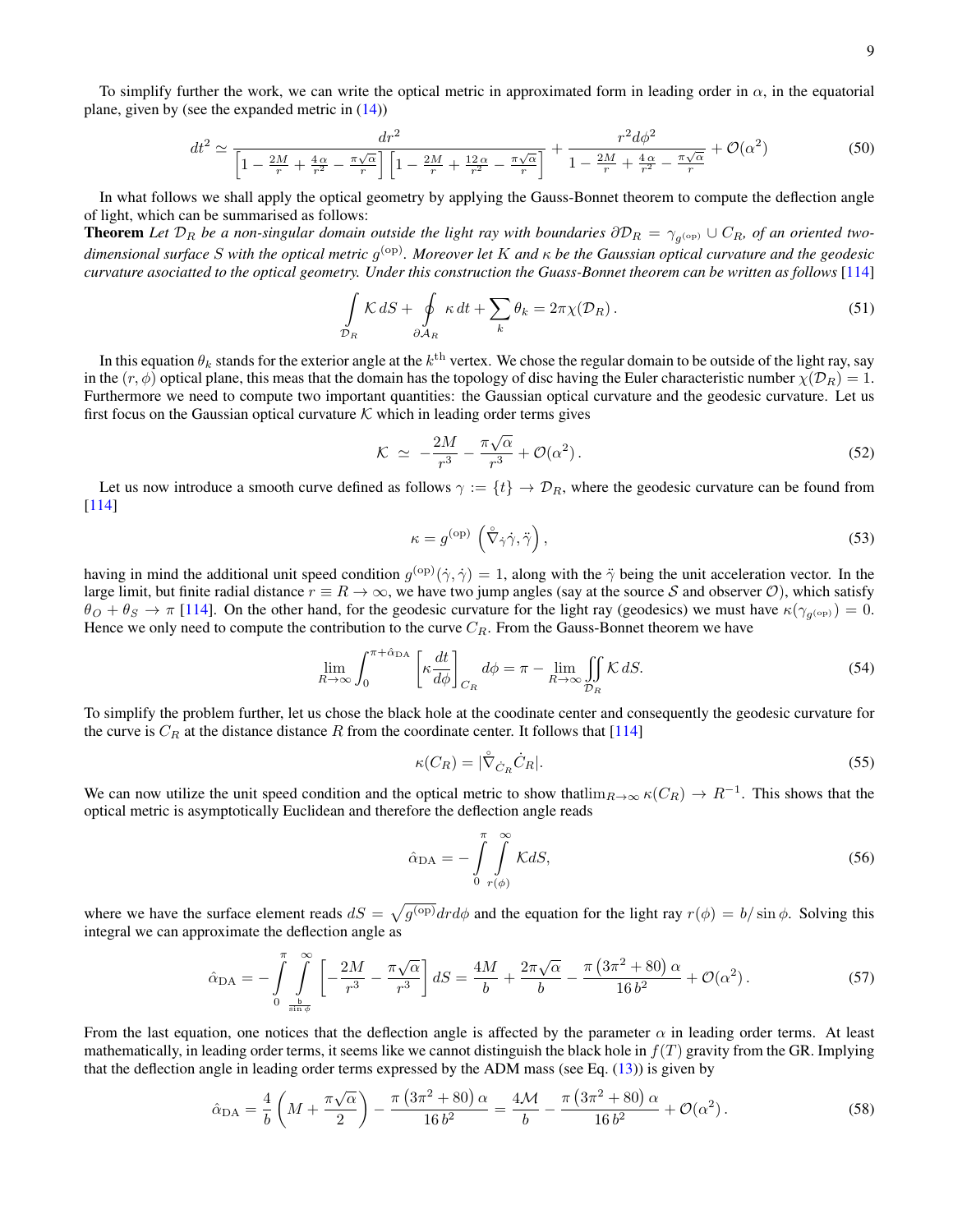However from the physical point of view the ADM mass in  $f(T)$  gravity, i.e. M is bigger compared to the mass parameter M, since  $\alpha \geq 0$ .

Of course, we see that one can go beyond the leading order term and, in that case, the second order term is a correction term proportional to  $\delta \hat{\alpha} \sim -\alpha/b^2$ , meaning that the deflection angle decreases to the  $\alpha$  corrections, but the first order term which increases the mass is dominant and overall the deflection angle is expected to increase. This increase on the deflection angle explains why the intensity of electromagnetic radiation detected by a distant observer shown in Fig. [3](#page-7-1) is smaller in  $f(T)$  gravity compared to GR. The best accuracy of measuring the deflection of light by the sun is from measuring the deflection of radio waves from distant quasars using the Very Long Baseline Array (VLBA) [\[115\]](#page-11-27), which achieved an accuracy of  $3 \times 10^{-4}$ . For that we can use the leading order contribution term

$$
\frac{\delta \hat{\alpha}_{\text{DA}}}{\hat{\alpha}_{\text{DA}}^{GR}} = \frac{2\pi\sqrt{\alpha}/b}{4M/b} < 3 \times 10^{-4}.\tag{59}
$$

Assuming that light grazes the surface of the Sun with  $b = 6.96 \times 10^8$  m and mass in geometric units  $M = 1.48$  km, we get the following interval  $0 \le \alpha/M^2 \le 3.64 \times 10^{-8}$ . Where we have excluded the negative domain, we can see that the positive bound belongs to the interval obtained from the S2 star constrain given by  $0 \le \alpha/M^2 \le 6 \times 10^{-4}$ .

#### <span id="page-9-2"></span>VI. CONCLUSIONS

We have used an exact solution in Born-Infeld  $f(T)$  gravity and studied the phenomenological aspects using the black hole shadows and the S2 star orbit. The impact of modified gravity is encoded in the coupling parameter  $\alpha$  which changes the properties of the black hole and its shadow. We used data from the orbital motion of S2 star around the Sgr A\* black hole through a Monte-Carlo-Markov Chains (MCMC) analysis within  $1\sigma$  we found an upper bound  $0 \le \alpha/M^2 < 6 \times 10^{-4}$ . Using the best fit parameters we found the angular diameter  $52.530 \mu$ arcsec for the shadow. Using the recent result for the angular diameter for Sgr A<sup>\*</sup> reported as  $(51.8 \pm 2.3)\mu$ arcsec [\[4](#page-9-3)[–6\]](#page-9-1) we see that the angular diameter of the Born-Infeld  $f(T)$  gravity is consistent with the observation and very difficult to distinguished from the Schwarzschild black hole, at least with the present data. We have also computed the deflection angle of light in the weak gravity regime and found that in leading order terms mathematically the Born-Infeld  $f(T)$  gravity cannot be distinguished from the classical GR, however the ADM mass in  $f(T)$  gravity is bigger due to  $\alpha$  corrections and overall the deflection angle is expected to increase. This fact is in perfect agreement with our shadow image shown in Fig. [3,](#page-7-1) for Born-Infeld  $f(T)$  gravity the intensity observed at infinity is smaller compared to GR. This has to do with the fact that when the deflection angle increases more photons will be captured by the black hole and the intensity will be smaller at infinity. From the weak deflection angle we obtain an upper bound given by  $0 \le \alpha/M^2 \le 3.64 \times 10^{-8}$ . Finally, it should be noted that, with the improvement of the precision of measuring the shadow of black holes we should have better constraints to have a more rigorous test of modified theories of gravity.

Still there are some questions regarding the exact black hole solution that we analysed. For example, it is important to analyse its stability by performing perturbations of the tetrad. Furthermore, some other aspects that could be interesting to analyse are the predictions of the quasi-normal modes generated by having this background solution. Since the tetrad is complex, one would need to be careful on performing these perturbations carefully such that all the observables are real. Another question that could be interesting astrophysically is to analyse its viability by studying accretion disks configurations under this solution. All of these studies will be reported in forthcoming studies.

#### Acknowledgements

SC acknowledges the support of Istituto Nazionale di Fisica Nucleare (INFN), *iniziative specifiche* QGSKY and Moonlight2. S.B. is supported by JSPS Postdoctoral Fellowships for Research in Japan and KAKENHI Grant-in-Aid for Scientific Research No. JP21F21789. S.B. also acknowledges the Estonian Research Council grants PRG356 "Gauge Gravity" and the European Regional Development Fund through the Center of Excellence TK133 "The Dark Side of the Universe".

<span id="page-9-0"></span><sup>[1]</sup> B. P. Abbott *et al.* [LIGO Scientific and Virgo Collaborations], Phys. Rev. Lett. 116, no. 6, 061102 (2016) [a[rXiv:1602.03837\]](http://xxx.lanl.gov/abs/1602.03837).

<sup>[2]</sup> K. Akiyama *et al.* [Event Horizon Telescope], Astrophys. J. Lett. 875, L1 (2019) [a[rXiv:1906.11238\]](http://xxx.lanl.gov/abs/1906.11238).

<sup>[3]</sup> K. Akiyama *et al.* [Event Horizon Telescope], Astrophys. J. Lett. 875, no.1, L2 (2019) [a[rXiv:1906.11239\]](http://xxx.lanl.gov/abs/1906.11239).

<span id="page-9-3"></span><sup>[4]</sup> K. Akiyama *et al.* [Event Horizon Telescope], Astrophys.J.Lett. 930 (2022) L12

<sup>[5]</sup> K. Akiyama *et al.* [Event Horizon Telescope], Astrophys.J.Lett. 930 (2022) L13

<span id="page-9-1"></span><sup>[6]</sup> K. Akiyama *et al.* [Event Horizon Telescope], Astrophys.J.Lett. 930 (2022) L14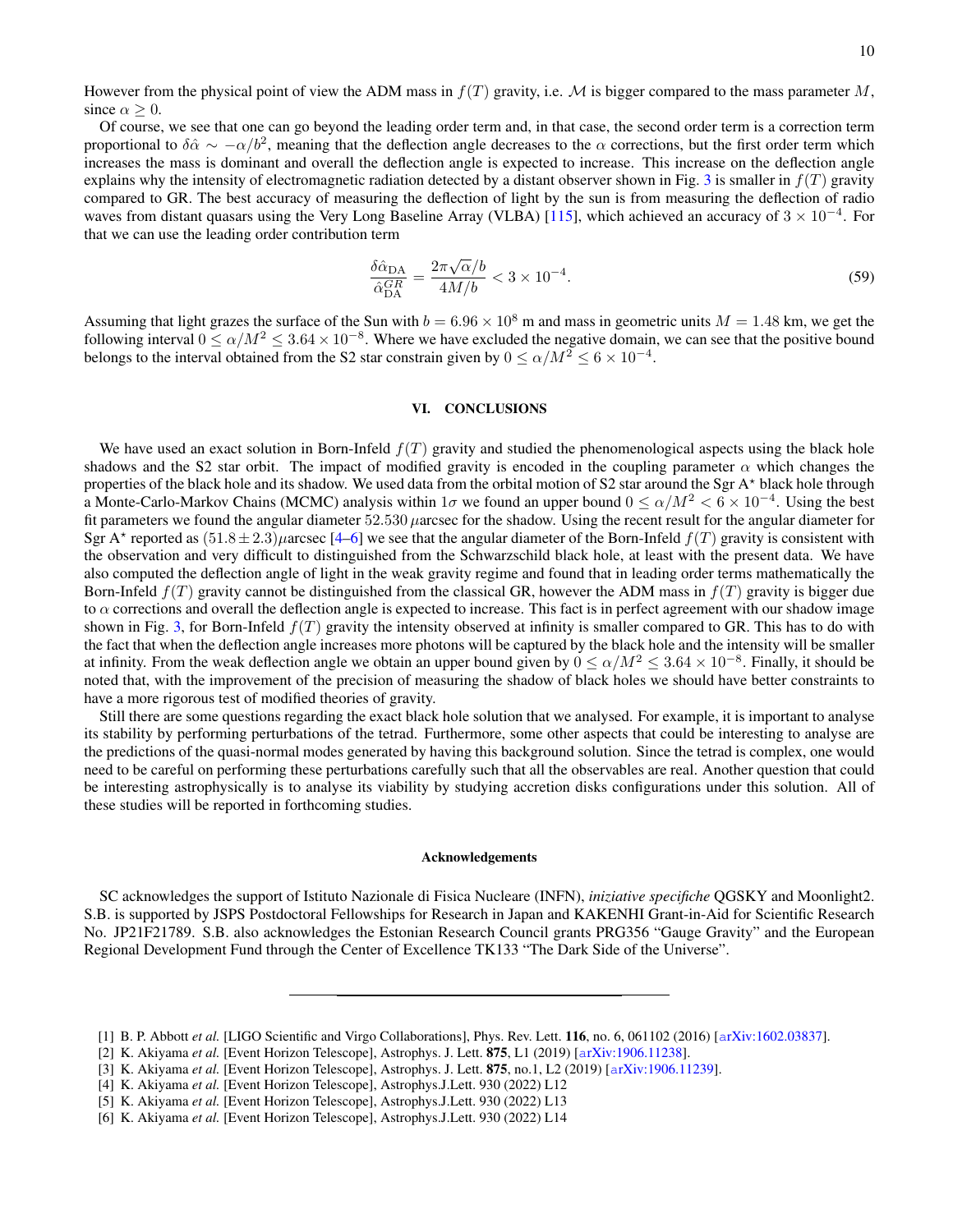- <span id="page-10-0"></span>[7] E. N. Saridakis *et al.* [CANTATA], [a[rXiv:2105.12582\]](http://xxx.lanl.gov/abs/2105.12582).
- <span id="page-10-1"></span>[8] R. Shaikh, Phys. Rev. D 100, no. 2, 024028 (2019) [a[rXiv:1904.08322\]](https://arxiv.org/abs/1904.08322).
- [9] S. W. Wei, Y. C. Zou, Y. X. Liu and R. B. Mann, JCAP 1908, 030 (2019) [a[rXiv:1904.07710\]](https://arxiv.org/abs/1904.07710).
- [10] J. W. Moffat and V. T. Toth, Phys. Rev. D 101, no. 2, 024014 (2020) [a[rXiv:1904.04142\]](https://arxiv.org/abs/1904.04142).
- [11] J. T. Firouzjaee and A. Allahyari, Eur. Phys. J. C 79, no. 11, 930 (2019) [a[rXiv:1905.07378\]](https://arxiv.org/abs/1905.07378).
- [12] I. Banerjee, B. Mandal and S. SenGupta, Phys. Rev. D 101, no. 2, 024013 (2020) [a[rXiv:1905.12820\]](https://arxiv.org/abs/1905.12820).
- [13] F. Long, J. Wang, S. Chen and J. Jing, JHEP 1910, 269 (2019) [a[rXiv:1906.04456\]](https://arxiv.org/abs/1906.04456).
- [14] T. Zhu, Q. Wu, M. Jamil and K. Jusufi, Phys. Rev. D 100, no. 4, 044055 (2019) [a[rXiv:1906.05673\]](https://arxiv.org/abs/1906.05673).
- [15] R. A. Konoplya and A. Zhidenko, Phys. Rev. D 100, no. 4, 044015 (2019) [a[rXiv:1907.05551\]](https://arxiv.org/abs/1907.05551).
- [16] E. Contreras, Á. Rincón, G. Panotopoulos, P. Bargueño and B. Koch, Phys. Rev. D 101, no. 6, 064053 (2020) [a[rXiv:1906.06990\]](https://arxiv.org/abs/1906.06990).
- [17] P. C. Li, M. Guo and B. Chen, Phys. Rev. D 101, no. 8, 084041 (2020) [a[rXiv:2001.04231\]](https://arxiv.org/abs/2001.04231).
- [18] R. Kumar, S. G. Ghosh and A. Wang, Phys. Rev. D 101, no. 10, 104001 (2020) [a[rXiv:2001.00460\]](https://arxiv.org/abs/2001.00460).
- [19] R. C. Pantig and E. T. Rodulfo, Chin. J. Phys. 68, 236 (2020) [a[rXiv:2003.06829\]](https://arxiv.org/abs/2003.06829).
- [20] S. V. M. C. B. Xavier, P. V. P. Cunha, L. C. B. Crispino and C. A. R. Herdeiro, Int. J. Mod. Phys. D 29, no. 11, 2041005 (2020) [a[rXiv:2003.14349\]](https://arxiv.org/abs/2003.14349).
- [21] M. Guo and P. C. Li, Eur. Phys. J. C **80**, no. 6, 588 (2020) [a[rXiv:2003.02523\]](https://arxiv.org/abs/2003.02523).
- [22] R. Roy and S. Chakrabarti, Phys. Rev. D 102, no. 2, 024059 (2020) [a[rXiv:2003.14107\]](https://arxiv.org/abs/2003.14107).
- [23] X. H. Jin, Y. X. Gao and D. J. Liu, Int. J. Mod. Phys. D 29, no. 09, 2050065 (2020) [a[rXiv:2004.02261\]](https://arxiv.org/abs/2004.02261).
- [24] S. U. Islam, R. Kumar and S. G. Ghosh, JCAP 2009, 030 (2020) [a[rXiv:2004.01038\]](https://arxiv.org/abs/2004.01038).
- [25] C. Y. Chen, JCAP 05, 040 (2020) [a[rXiv:2004.01440\]](https://arxiv.org/abs/2004.01440).
- <span id="page-10-2"></span>[26] K. Jusufi and Saurabh, Mon. Not. Roy. Astron. Soc. 503, 1310 (2021) [a[rXiv:2110.15870\]](https://arxiv.org/abs/2110.15870).
- <span id="page-10-3"></span>[27] H. Davoudiasl and P. B. Denton, Phys. Rev. Lett. 123, no. 2, 021102 (2019) [a[rXiv:1904.09242\]](https://arxiv.org/abs/1904.09242).
- [28] N. Bar, K. Blum, T. Lacroix and P. Panci, JCAP 1907, 045 (2019) [a[rXiv:1905.11745\]](https://arxiv.org/abs/1905.11745).
- [29] K. Jusufi, M. Jamil, P. Salucci, T. Zhu and S. Haroon, Phys. Rev. D 100, no. 4, 044012 (2019) [a[rXiv:1905.11803\]](https://arxiv.org/abs/1905.11803).
- [30] S. Sau, I. Banerjee and S. SenGupta, Phys. Rev. D 102, no. 6, 064027 (2020) [a[rXiv:2004.02840\]](https://arxiv.org/abs/2004.02840).
- [31] A. Belhaj, M. Benali, A. El Balali, H. El Moumni and S. E. Ennadifi, Class. Quant. Grav. 37, no. 21, 215004 (2020) [a[rXiv:2006.01078\]](https://arxiv.org/abs/2006.01078).
- [32] R. Kumar, A. Kumar and S. G. Ghosh, Astrophys. J. 896, no. 1, 89 (2020) [a[rXiv:2006.09869\]](https://arxiv.org/abs/2006.09869).
- [33] X. X. Zeng and H. Q. Zhang, Eur. Phys. J. C 80, no.11, 1058, [a[rXiv:2007.06333\]](https://arxiv.org/abs/2007.06333).
- <span id="page-10-13"></span>[34] K. Saurabh and K. Jusufi, Eur. Phys. J. C 81, 490 (2021) [a[rXiv:2009.10599\]](https://arxiv.org/abs/2009.10599).
- [35] S. Haroon, K. Jusufi and M. Jamil, Universe 6, no. 2, 23 (2020) [a[rXiv:1904.00711\]](https://arxiv.org/abs/1904.00711).
- [36] R. Shaikh and P. S. Joshi, JCAP 1910, 064 (2019) [a[rXiv:1909.10322\]](https://arxiv.org/abs/1909.10322).
- [37] P. V. P. Cunha, C. A. R. Herdeiro and E. Radu, Universe 5, no. 12, 220 (2019) [a[rXiv:1909.08039\]](https://arxiv.org/abs/1909.08039).
- [38] I. Banerjee, S. Chakraborty and S. SenGupta, Phys. Rev. D 101, no. 4, 041301 (2020) [a[rXiv:1909.09385\]](https://arxiv.org/abs/1909.09385).
- [39] X. H. Feng and H. Lu, Eur. Phys. J. C 80, no. 6, 551 (2020) [a[rXiv:1911.12368\]](https://arxiv.org/abs/1911.12368).
- [40] S. F. Yan, C. Li, L. Xue, X. Ren, Y. F. Cai, D. A. Easson, Y. F. Yuan and H. Zhao, Phys. Rev. Res. 2, no. 2, 023164 (2020) [a[rXiv:1912.12629\]](https://arxiv.org/abs/1912.12629).
- [41] A. Allahyari, M. Khodadi, S. Vagnozzi and D. F. Mota, JCAP 2002, 003 (2020) [a[rXiv:1912.08231\]](https://arxiv.org/abs/1912.08231).
- [42] M. Rummel and C. P. Burgess, JCAP 2005, 051 (2020) [arXiv: 2001.00041].
- [43] S. Vagnozzi, C. Bambi and L. Visinelli, Class. Quant. Grav. 37, no. 8, 087001 (2020) [a[rXiv:2001.02986\]](https://arxiv.org/abs/2001.02986).
- [44] Z. Chang and Q. H. Zhu, Phys. Rev. D 102, no. 4, 044012 (2020) [a[rXiv:2006.00685\]](https://arxiv.org/abs/2006.00685).
- [45] S. I. Kruglov, Mod. Phys. Lett. A 35, no. 35, 2050291 (2020) [a[rXiv:2009.07657\]](https://arxiv.org/abs/2009.07657).
- [46] D. Ghosh, A. Thalapillil and F. Ullah, [a[rXiv:2009.03363\]](https://arxiv.org/abs/2009.03363).
- [47] D. Psaltis *et al.* [Event Horizon Telescope Collaboration], Phys. Rev. Lett. 125, no. 14, 141104 (2020) [a[rXiv:2010.01055\]](https://arxiv.org/abs/2010.01055).
- [48] Z. Hu, Z. Zhong, P. C. Li, M. Guo and B. Chen, Phys. Rev. D 103, no.4, 044057 (2021) [a[rXiv:2012.07022\]](https://arxiv.org/abs/2012.07022).
- [49] C. Li, H. Zhao and Y. F. Cai, Phys. Rev. D 104, no.6, 064027 (2021) [a[rXiv:2012.10888\]](https://arxiv.org/abs/2012.10888).
- [50] A. Addazi, S. Capozziello and S. Odintsov, Phys. Lett. B 816 (2021), 136257 [arXiv:2103.16856 [gr-qc]].
- [51] C. Bambi, K. Freese, S. Vagnozzi and L. Visinelli, Phys. Rev. D 100, no. 4, 044057 (2019) [arXiv:1904.12983 [gr-qc]].
- [52] S. Vagnozzi and L. Visinelli, Phys. Rev. D 100, no. 2, 024020 (2019)
- [53] R. D. Monica, I. de Martino and M. de Laurentis, Universe 8 (2022) no.2, 137
- [54] I. de Martino, R. della Monica and M. de Laurentis, Phys. Rev. D 104 (2021) no.10, L101502 [arXiv:2106.06821 [gr-qc]].
- <span id="page-10-4"></span>[55] M. De Laurentis, I. De Martino and R. Lazkoz, Eur. Phys. J. C 78 (2018) no.11, 916 [arXiv:1811.00046 [gr-qc]].
- [56] J. D. Bekenstein, Phys. Rev. D 7, 2333 (1973).
- [57] S. W. Hawking, Commun. Math. Phys. 43, 199 (1975).
- <span id="page-10-5"></span>[58] S. Capozziello and M. De Laurentis, Phys. Rept. 509 (2011), 167-321
- <span id="page-10-6"></span>[59] S. Capozziello and V. Faraoni "Beyond Einstein Gravity: A Survey of Gravitational Theories for Cosmology and Astrophysics," Springer (2010) New York doi:10.1007/978-94-007-0165-6
- <span id="page-10-7"></span>[60] Y. F. Cai, S. Capozziello, M. De Laurentis and E. N. Saridakis, Rept. Prog. Phys. 79 (2016) no.10, 106901
- <span id="page-10-10"></span>[61] S. Bahamonde, K. F. Dialektopoulos, C. Escamilla-Rivera, G. Farrugia, V. Gakis, M. Hendry, M. Hohmann, J. L. Said, J. Mifsud and E. Di Valentino, [arXiv:2106.13793 [gr-qc]].
- <span id="page-10-9"></span>[62] R. Aldrovandi and J. G. Pereira,
- <span id="page-10-8"></span>[63] M. Krssak, R. J. van den Hoogen, J. G. Pereira, C. G. Böhmer and A. A. Coley, Class. Quant. Grav. 36 (2019) no.18, 183001 [arXiv:1810.12932 [gr-qc]].
- <span id="page-10-11"></span>[64] S. Bahamonde, C. G. Böhmer and M. Krššák, Phys. Lett. B 775 (2017), 37-43 [arXiv:1706.04920 [gr-qc]].
- <span id="page-10-12"></span>[65] K. Hayashi and T. Shirafuji, Phys. Rev. D 19 (1979), 3524-3553